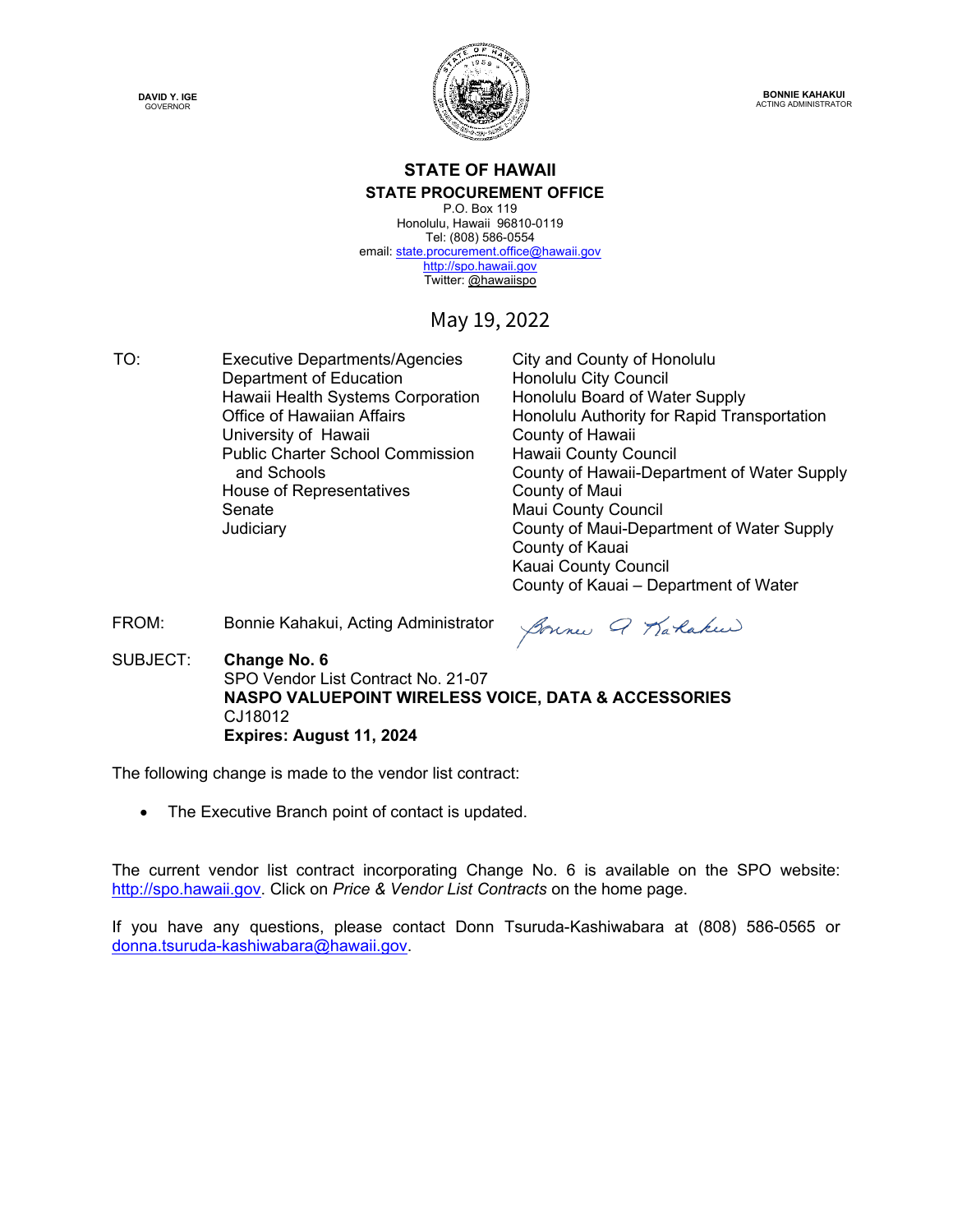# **TABLE OF CONTENTS:**

# Contractor Information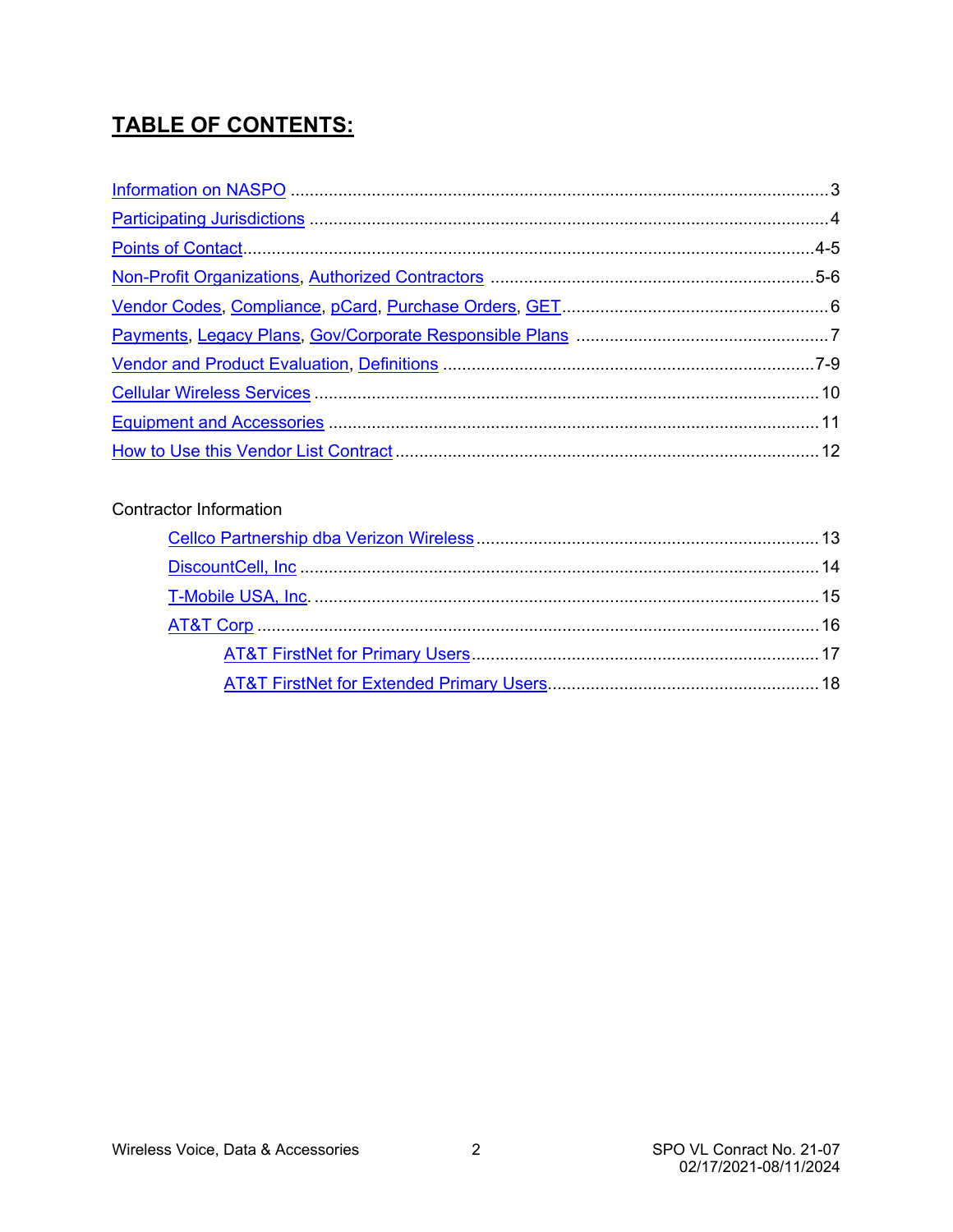# **STATE OF HAWAII STATE PROCUREMENT OFFICE**

**SPO Vendor List Contract No. 21-07 Replaces SPO VL 13-07** Includes Change No. 6 Effective: 05/20/2022

<span id="page-2-0"></span>*THIS SPO VENDOR LIST CONTRACT IS FOR AUTHORIZED BUSINESS USE ONLY*

# **NASPO VALUEPOINT WIRELESS VOICE, DATA & ACCESSORIES**

(NASPO ValuePoint Contract No. CJ18012) **February 17, 2021 to August 11, 2024**

### **INFORMATION ON NASPO VALUEPOINT**

The NASPO ValuePoint Cooperative Purchasing Organization is a multi-state contracting consortium of state governments, including local governments, of which the State of Hawaii is a member. The NASPO ValuePoint Purchasing Organization seeks to achieve price discounts by combining the requirements of multi-state governmental agencies, and cost-effective and efficient acquisition of quality products and services.

The State of Utah is the current lead agency and contract administrator for the NASPO Wireless Voice, Data & Accessories contract. A request for competitive sealed proposals was issued on behalf of NASPO ValuePoint Cooperative Purchasing Organization, LLC, and contracts were awarded to six (6) qualified vendors. The State of Hawaii has signed a Participating Addendum with four (4) Contractors.

The purpose of this contract is to provide wireless voice, data & accessories which includes cellular wireless services, equipment and accessories, turnkey wireless and IoT Solutions, and alternative wireless transport options.

For additional information on this contract, visit the NASPO ValuePoint website at [https://www.naspovaluepoint.org/portfolio/wireless-voice-data-accessories-2019-2024/.](https://www.naspovaluepoint.org/portfolio/wireless-voice-data-accessories-2019-2024/)



formerly WSCA-NASPO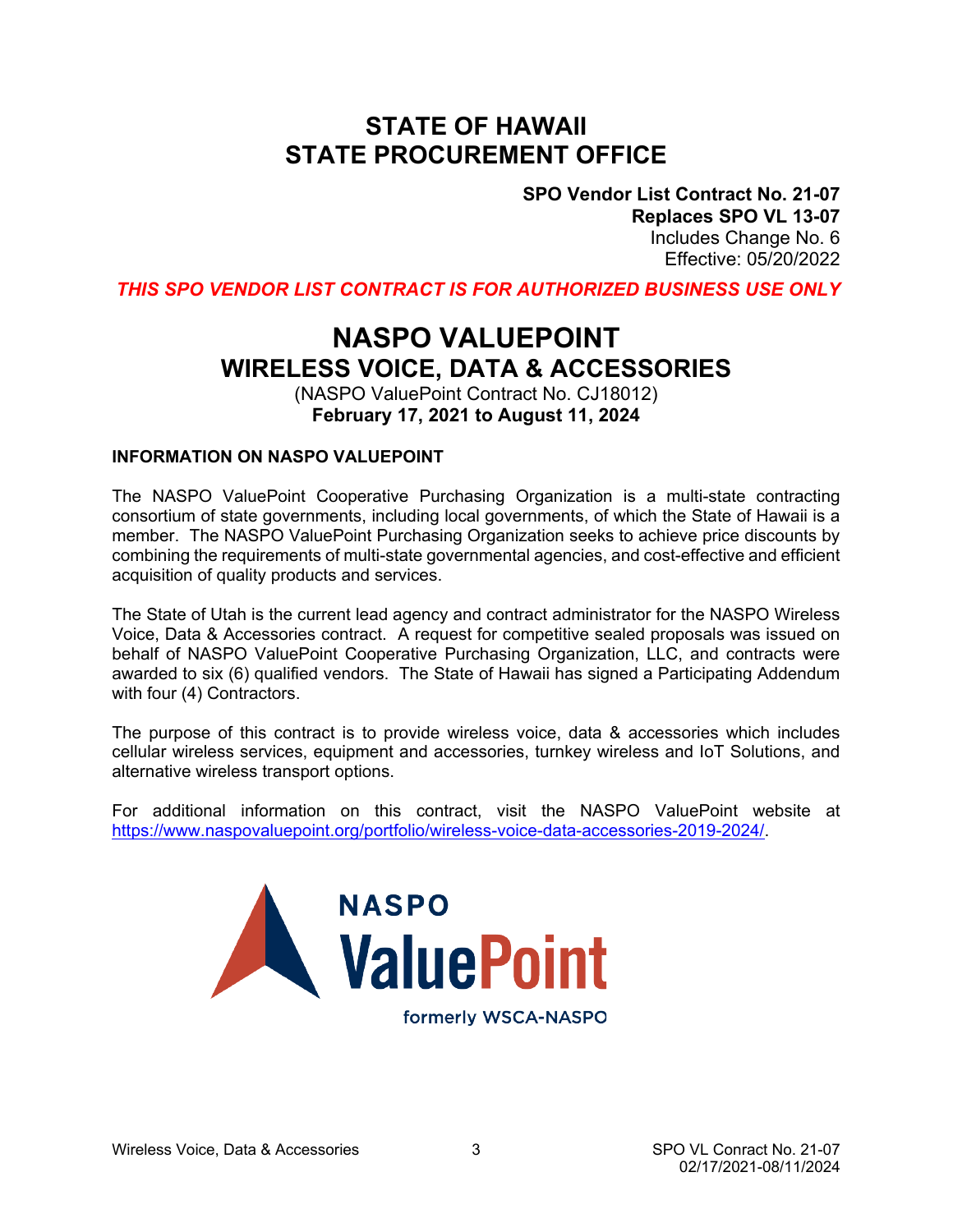<span id="page-3-0"></span>**PARTICIPATING JURISDICTIONS** listed below have signed a cooperative agreement and/or a memorandum of agreement with the SPO and are authorized to utilize this vendor list contract.

| City and County of Honolulu                   |
|-----------------------------------------------|
| Honolulu City Council                         |
| Honolulu Board of Water Supply                |
| Honolulu Authority for Rapid Transportation   |
| County of Hawaii                              |
| <b>Hawaii County Council</b>                  |
| County of Hawaii – Department of Water Supply |
| County of Maui                                |
| <b>Maui County Council</b>                    |
| County of Maui – Department of Water Supply   |
| County of Kauai                               |
| Kauai County Council                          |
| County of Kauai - Department of Water         |
|                                               |

The participating jurisdictions are not required but may purchase from this vendor list contract, and requests for exception from the contract are not required. Participating jurisdictions are allowed to purchase from other contractors, however, HRS chapter 103D and the procurement rules apply to purchases using the applicable procurement method and its procedures, such as small purchases or competitive sealed bidding. The decision to use this contract or to solicit pricing from other sources will be at the discretion of the participating jurisdiction.

**POINTS OF CONTACT**. Questions regarding the products listed, ordering, pricing, and status should be directed to the contractor(s).

| <b>Jurisdiction</b>   | <b>Name</b>              | <b>Phone</b> | Fax       | E-mail                          |
|-----------------------|--------------------------|--------------|-----------|---------------------------------|
| <b>Executive</b>      | Donn Tsuruda-            | 586-0565     | 1586-0570 | donna.tsuruda-                  |
|                       | Tashiwabara              |              |           | kashiwabara@hawaii.gov          |
| <b>DOE</b>            | <b>Procurement Staff</b> | 675-0130     | 675-0133  | G-OFS-DOE-                      |
|                       |                          |              |           | Procurement@k12.hi.us           |
| <b>IHHSC</b>          | Nancy Delima             | 359-0994     |           | ndelima@hhdc.org                |
|                       |                          |              |           |                                 |
| OHA                   | Christopher Stanley      | 594-1833     | 1594-1865 | chriss@oha.org                  |
|                       |                          |              |           |                                 |
| UH                    | Karlee Hisashima         | 956-8687     | 956-2093  | karlee@hawaii.edu               |
|                       |                          |              |           |                                 |
|                       |                          |              |           |                                 |
| Public Charter School | Danny Vasconcellos       | 586-3775     | 586-3776  | danny.vasconcellos@spcsc.hawa   |
| Commission and        |                          |              |           | ii.gov                          |
| <b>Schools</b>        |                          |              |           |                                 |
| <b>House</b>          | <b>Brian Takeshita</b>   | 586-6423     | 586-6401  | takeshita@capitol.hawaii.gov    |
|                       |                          |              |           |                                 |
| Senate                | Carol Taniguchi          | 586-6720     | 586-6719  | c.taniguchi@capitol.hawaii.gov  |
| Judiciary             | Tritia Cruz              | 538-5805     | 1538-5802 | tritia.l.cruz@courts.hawaii.gov |
|                       |                          |              |           |                                 |
|                       |                          |              |           |                                 |

Procurement questions or concerns may be directed as follows: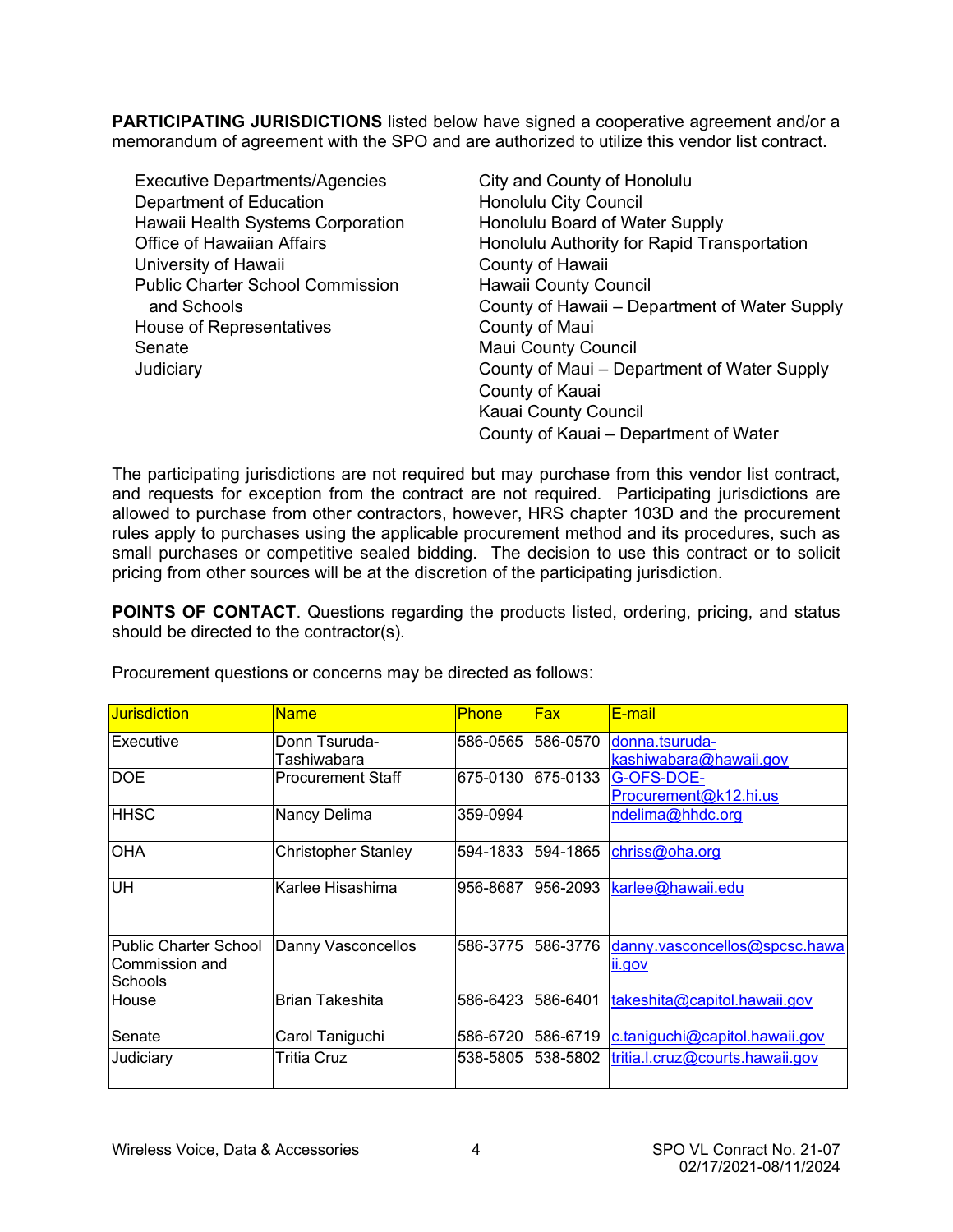<span id="page-4-0"></span>

| C&C of Honolulu                          | <b>Procurement Specialist</b> | 768-5535 | 768-3299 | bfspurchasing@honolulu.gov    |
|------------------------------------------|-------------------------------|----------|----------|-------------------------------|
|                                          |                               |          |          |                               |
| Honolulu City Council                    | Kendall Amazaki, Jr.          | 768-5084 | ln/a     | kamazaki@honolul.gov          |
|                                          | Nanette Saito                 | 768-5085 | 768-5011 | nsaito@honolulu.gov           |
| Honolulu Board of<br><b>Water Supply</b> | <b>Procurement Office</b>     | 748-5071 |          | fn procurement@hbws.org       |
| <b>HART</b>                              | Dean Matro                    | 768-6246 |          | dean.matro@honolulu.gov       |
| County of Hawaii                         | Diane Nakagawa                | 961-8440 |          | diane.nakagawa@hawaiicounty.g |
|                                          |                               |          |          | OV                            |
| Hawaii County Council Diane Nakagawa     |                               | 961-8440 |          | diane.nakagawa@hawaiicounty.g |
|                                          |                               |          |          | OV                            |
| County of Hawaii -                       | Ka'iulani Matsumoto           | 961-8050 | 961-8657 | kmatsumoto@hawaiidws.org      |
| Department of Water<br>Supply            |                               | ext. 224 |          |                               |
| County of Maui                           | Jared Masuda                  | 463-3816 |          | jared.masuda@co.maui.hi.us    |
| Maui County Council                      | Marlene Rebugio               | 270-7838 |          | marlene.rebugio@mauicounty.us |
| County of Maui-                          | Kenneth L. Bissen             | 270-7684 | 270-7136 | ken.bissen@co.maui.hi.us      |
| Department of Water                      |                               |          |          |                               |
| Supply                                   | Ernest Barreira               | 241-4295 | 241-6297 |                               |
| County of Kauai                          |                               |          |          | ebarreira@kauai.gov           |
| Kauai County Council                     | Codie Tabalba                 | 241-4193 | 241-6349 | ctabalba@kauai.gov            |
|                                          | Scott Sato                    | 241-4810 | 241-6349 | ssato@kauai.gov               |
| County of Kauai-                         | Marcelino Soliz               | 245-5470 |          | msoliz@kauaiwater.org         |
| Department of Water                      |                               |          |          |                               |

**USE OF THIS LIST CONTRACT BY NONPROFIT ORGANIZATIONS.** Pursuant to HRS §103D-804, nonprofit organizations with current purchase of service contracts (HRS chapter 103F) have been invited to participate in the SPO price and vendor list contracts.

A listing of these nonprofit organizations is available at the SPO website: [http://spo.hawaii.gov.](http://spo.hawaii.gov/) Click on *For Vendors > Non-Profits > Cooperative Purchasing Program > View the list of qualifying nonprofits eligible to participate in cooperative purchasing.*

If a nonprofit would like to purchase from an SPO price or vendor list contract, the nonprofit must obtain approval from each Contractor (participation must be mutually agreed upon, for example). A Contractor may choose to deny participation by a nonprofit. However, if a nonprofit and Contractor mutually agree to this arrangement, it is understood that the nonprofit will retain its right to purchase from other than an SPO price list contract vendor(s).

**AUTHORIZED CONTRACTORS.** The authorized vendors are listed below. They have signed a Master Agreement with the State of Utah and a Participating Addendum with the Hawaii State Procurement Office.

| Cellco Partnership dba Verizon Wireless | T-Mobile USA, Inc. |
|-----------------------------------------|--------------------|
| DiscountCell, Inc.                      | AT&T Corp.         |

**VENDOR CODES** for annotation on purchase orders are obtainable from the *Alphabetical Vendor Edit Table* available at your department's fiscal office. Agencies are cautioned that the remittance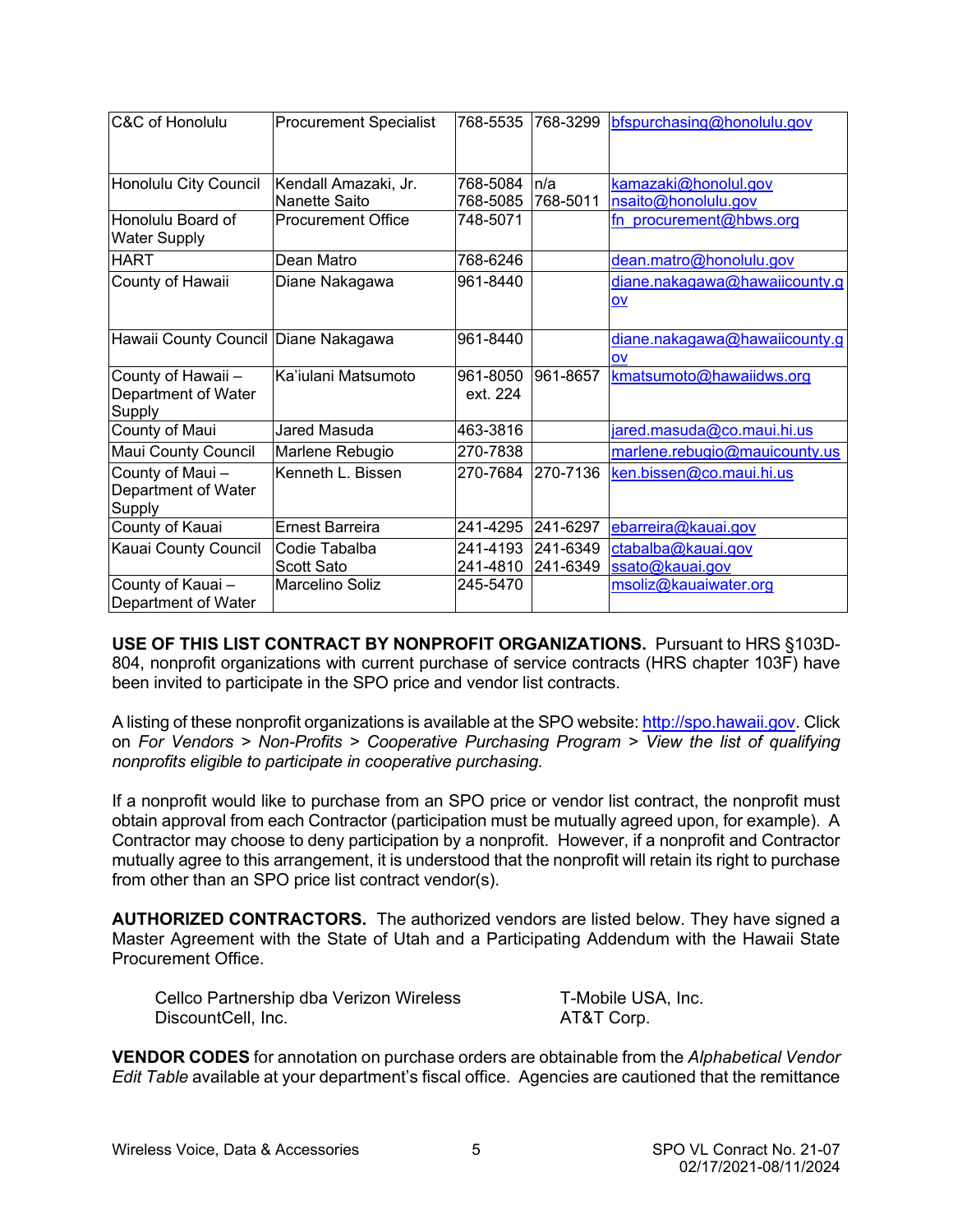<span id="page-5-0"></span>address on an invoice may be different from the address of the vendor code annotated on the purchase order.

**COMPLIANCE PURSUANT TO HRS §103D-310(c).** Prior to awarding this contract, the SPO verified compliance of the Contractor(s) named in the SPO Vendor List Contract No. 21-07. *No further compliance verification is required prior to issuing a contract, purchase order, or pCard payment when utilizing this contract.*

**PURCHASING CARD (pCard).** The State of Hawaii Purchasing Card (pCard) is required to be used by the Executive department/agencies, excluding the DOE, HHSC, OHA, and UH, for orders totaling less than \$2,500. For purchases of \$2,500 or more, agencies may use the pCard, subject to its credit limit, or issue a purchase order.

**PURCHASE ORDERS** may be issued for purchases of \$2,500 or more and for vendors who either do not accept the pCard, set minimum order requirements before accepting the pCard for payment, or who charge its customers a transaction fee for the usage.

**SPO VL CONTRACT NO. 21-07 AND NASPO VALUEPOINT MASTER AGREEMENT NUMBERS** shall be typed on purchase orders issued against this vendor list contract. For pCard purchases, the SPO VL Contract No. 21-07 and NASPO ValuePoint Master Agreement Numbers, which can be found on each Contractors information page herein, shall be notated on the appropriate transaction document.

**GENERAL EXCISE TAX.** The Hawaii General Excise Tax (GET) shall not exceed the following rate if the Contractor elects to pass the charges to its customers.

| County                                        | County<br><b>Surcharge Tax</b><br>Rate | <b>State</b><br><b>GET</b> | <b>Max Pass-On</b><br><b>Tax Rate</b> | <b>Expiration of</b><br><b>Surcharge Tax Rate</b> |
|-----------------------------------------------|----------------------------------------|----------------------------|---------------------------------------|---------------------------------------------------|
| C&C of Honolulu                               | 0.50%                                  | 4.0%                       | 4.7120%                               | 12/31/2030                                        |
| Hawaii                                        | 0.50%                                  | 4.0%                       | 4.7120%                               | 12/31/2030                                        |
| County of Maui<br>(including Molokai & Lanai) | $0.0\%$                                | 4.0%                       | 4.1666%                               | No county surcharge                               |
| Kauai                                         | 0.50%                                  | 4.0%                       | 4.7120%                               | 12/31/2030                                        |

The GET or use tax and county surcharge may be added to the invoice as a separate line item and shall not exceed the current max pass-on tax rate.

County surcharges on State General Excise Tax or Use Tax may be visibly passed on but are not required. For more information on county surcharges and the max pass-on tax rate, please visit the Department of Taxation's website at [http://tax.hawaii.gov/geninfo/countysurcharge.](http://tax.hawaii.gov/geninfo/countysurcharge)

**PAYMENTS** are to be made to the Contractor(s) remittance address. HRS §103-10 provides that the State shall have thirty (30) calendar days after receipt of invoice or satisfactory completion of the contract to make payment. Payments may also be made via pCard.

**LEGACY PLANS.** Plans covered by the prior SPO Contract No. 13-07 will be included within the scope of the Master Agreements under this contract.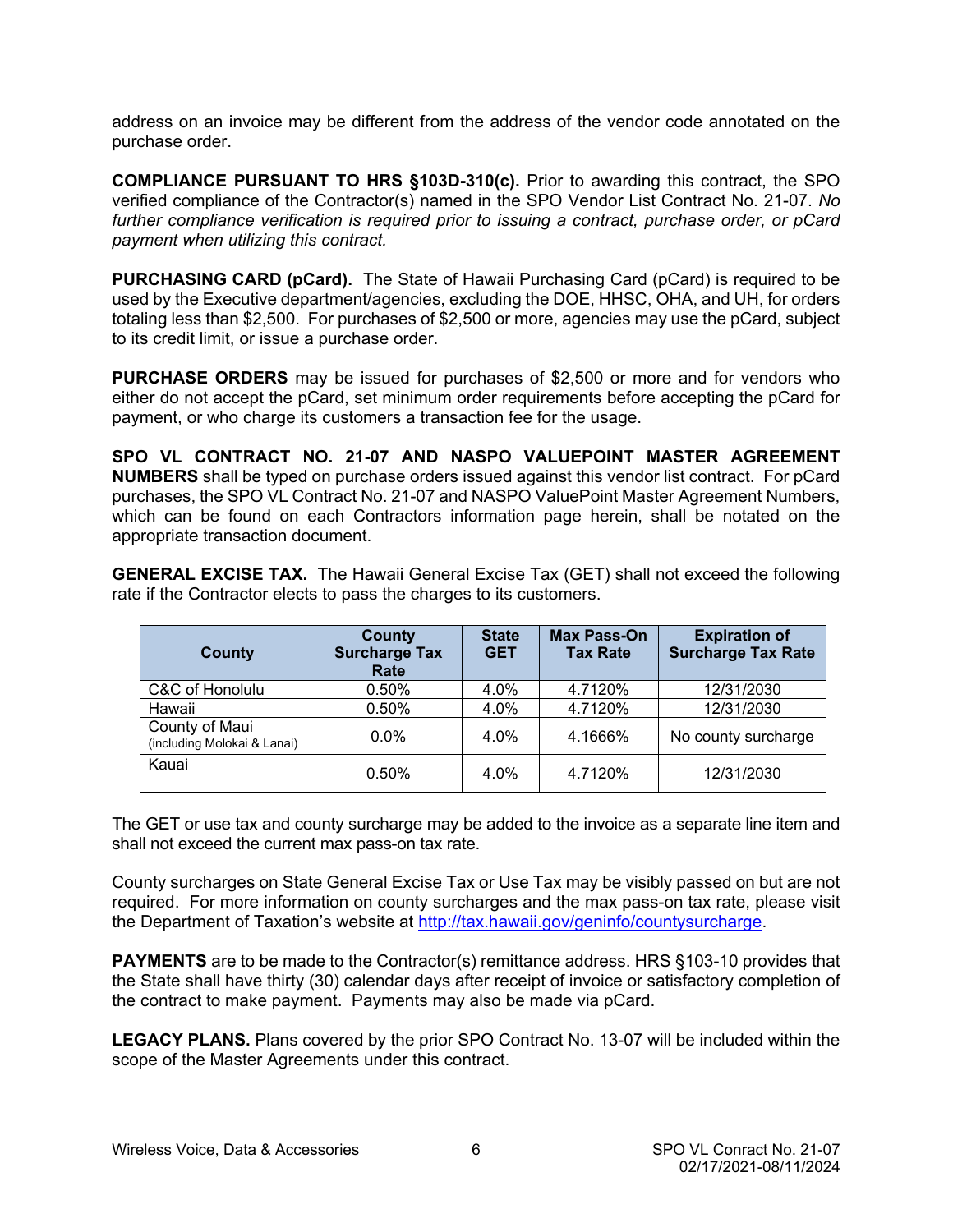<span id="page-6-0"></span>**GOVERNMENT/CORPORATE RESPONSIBLE PLANS (CRU).** This contract shall only be utilized for accounts where end-users are conducting authorized business only. Individual Responsible (IR) Plan Discounts are not covered under this agreement for the State of Hawaii. This contract shall **not** be referenced for personal accounts to receive discounts.

**VENDOR AND PRODUCT EVALUATION.** Form SPO-012, Evaluation: Vendor or Product, to address concerns on this vendor list contract, is available to agencies at the SPO website: [http://spo.hawaii.gov.](http://spo.hawaii.gov/) Click on *Forms* on the home page.

**PRICE OR VENDOR LIST CONTRACT AVAILABLE ON THE INTERNET** at the SPO website: [http://spo.hawaii.gov.](http://spo.hawaii.gov/) Click on *Price & Vendor List Contracts* on the home page.

## **DEFINITIONS:**

- 3rd Generation Partnership Project (3GPP) The international standards body that covers cellular telecommunications network technologies (http://www.3gpp.org).
- 3G Third generation of wireless mobile telecommunication technology as defined by the 3rd Generation Partnership Project (3GPP).
- 4G Fourth generation of wireless mobile telecommunication technology as defined by the 3rd Generation Partnership Project (3GPP).
- 5G Fifth generation of wireless mobile telecommunication technology as defined by the 3rd Generation Partnership Project (3GPP).
- Bandwidth Throttling The mechanism a service provider uses to reduce the data network capacity available to a user of its wireless services.
- Bandwidth Throttling Threshold In "unlimited" cellular data plans, the data volume at which the carrier begins instituting bandwidth throttling for the balance of the billing period.
- Bring Your Own Device (BYOD) Plans where the user will supply their own mobile device and require only network service from the carrier.
- Cellular Wireless Carrier: A wireless carrier that owns the majority of its infrastructure and operates a mobile wireless network primarily utilizing standards developed by the 3GPP.
- Cellular Voice A wireless voice telephone service offered by the cellular carriers.
- Cellular Wireless Carrier-provided wireless services that employs a radio access network based on technologies defined by the 3rd Generation Partnership Program (3GPP).
- Coverage Area The geographic area in which a carrier provides service. When located within this area, a subscriber with a compatible device should be able to access usable wireless services on that carrier's network or its partner networks.
- FirstNet FirstNet is a government subsidized wireless network specifically designed for the needs of public safety users; access to FirstNet services will be limited to defined categories of users related to public safety. FirstNet was created under the Middle Class Tax Relief and Job Creation Act of 2012.
- Individual Responsible (IR) Plan Discount Individual Responsible Accounts ("IRU") are accounts for products and services between offerors awarded a contract under this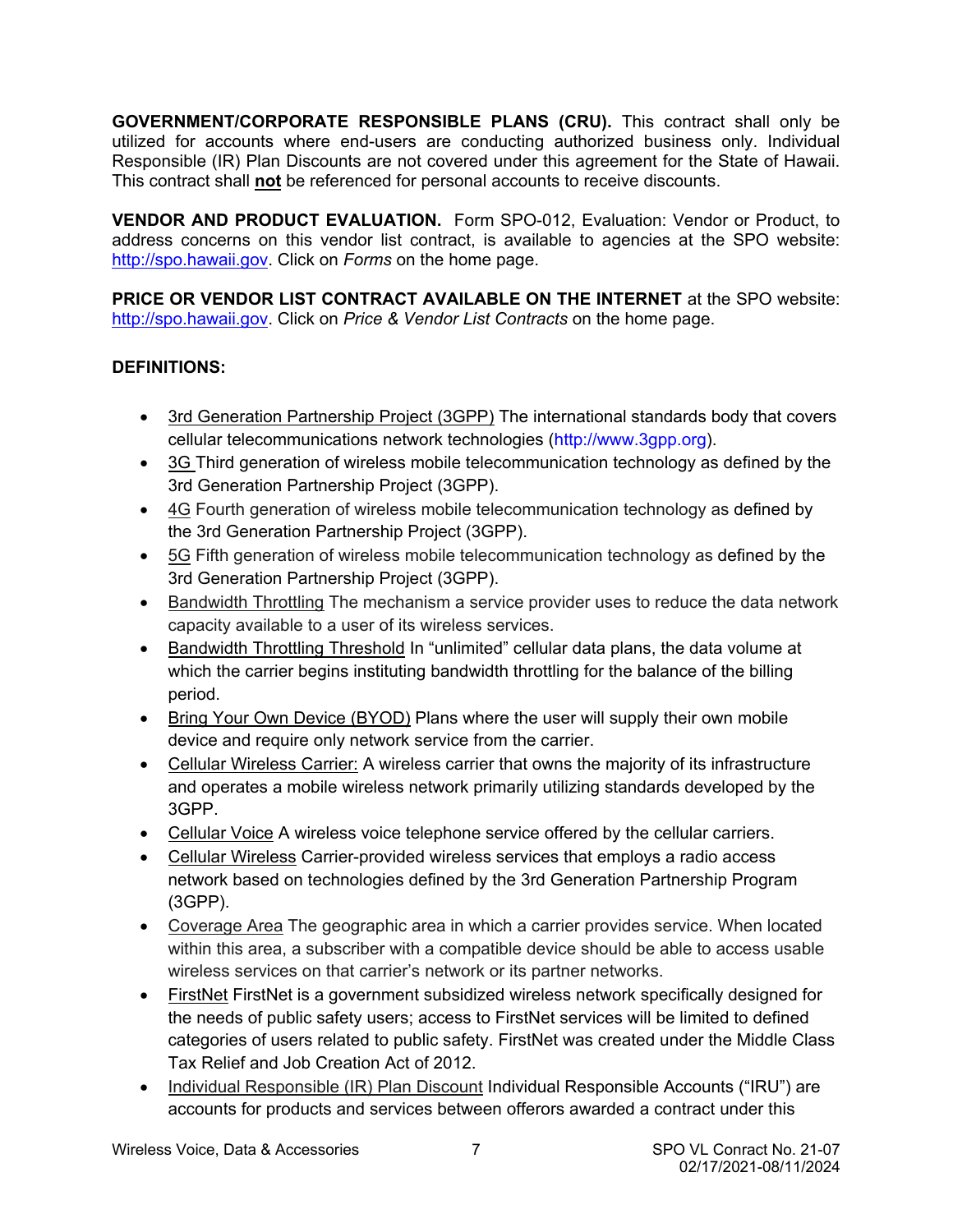solicitation and individuals who are employees of eligible users of the Master Agreement. IRU accounts are for the personal use of individual employees of eligible end users of the Master Agreement.

- Corporate/Government Responsible (CRU) Plan CRU plans are plans that are purchased by end users of the Master Agreement that is awarded from this solicitation.
- Land Mobile Radio (LMR) Terrestrial-based, wireless communications systems, generally operating in the frequency range below 1 GHz, and commonly used by emergency responders to support voice and low-speed data communications.
- Mission Critical Push-to-Talk (MCPTT) A new standard for public safety PTT systems (starting with 3GPP Rel. 13) that also operates over the cellular carriers' wireless networks and supports, among other capabilities, the ability for wireless stations to discover and communicate directly with other system users without relaying those transmissions through a cellular base station.
- LTE (Long-Term Evolution) A 3GPP standard for high-speed cellular wireless communications.
- Mobile Messaging The ability to compose and exchange electronic messages that may include text, audio, video and other symbols between two or more users of mobile phones, tablets or other devices.
- Public Safety The functions of government, which ensure the protection of citizens, persons in their territory, organizations, and institutions against threats to their wellbeing.
- Push-to-Talk (PTT) A method of wireless voice communications using a momentary button to switch the wireless device from voice reception mode to transmit mode; in a cellular PTT system, all transmissions are relayed over the carrier's radio channels and through a server installed in the carrier's network infrastructure. Transmissions are received by all stations within range of that particular radio channel and are part of that broadcast group.
- Quality of Service (QoS) Mechanisms employed in packet switching networks that allows them to prioritize certain classes of traffic over others thereby providing better performance for those preferred classes with regard to transit delay, jitter (variation in transit delay), and packet loss.
- Short Message Service (SMS)/Multimedia Messaging Service (MMS) Wireless services offered by the cellular carriers allowing users to exchange short text (SMS) or audio/video files (MMS). These services are differentiated from other messaging services like Apple Messages and WhatsApp by the fact that they are offered by the cellular carriers and are typically charged as a separate item on the service plan along with voice and data.
- Subsidized Plan Cellular plans where the carrier will provide a phone, or tablet at a subsidized price.
- Wireless The transmitting of signals using radio waves instead of wires.
- Wireless Carrier A provider of wireless communications services that owns or controls all the elements necessary to sell and deliver services to an end user including radio spectrum allocation, wireless network infrastructure, back haul infrastructure, billing, customer care, provisioning computer systems and marketing and repair organizations.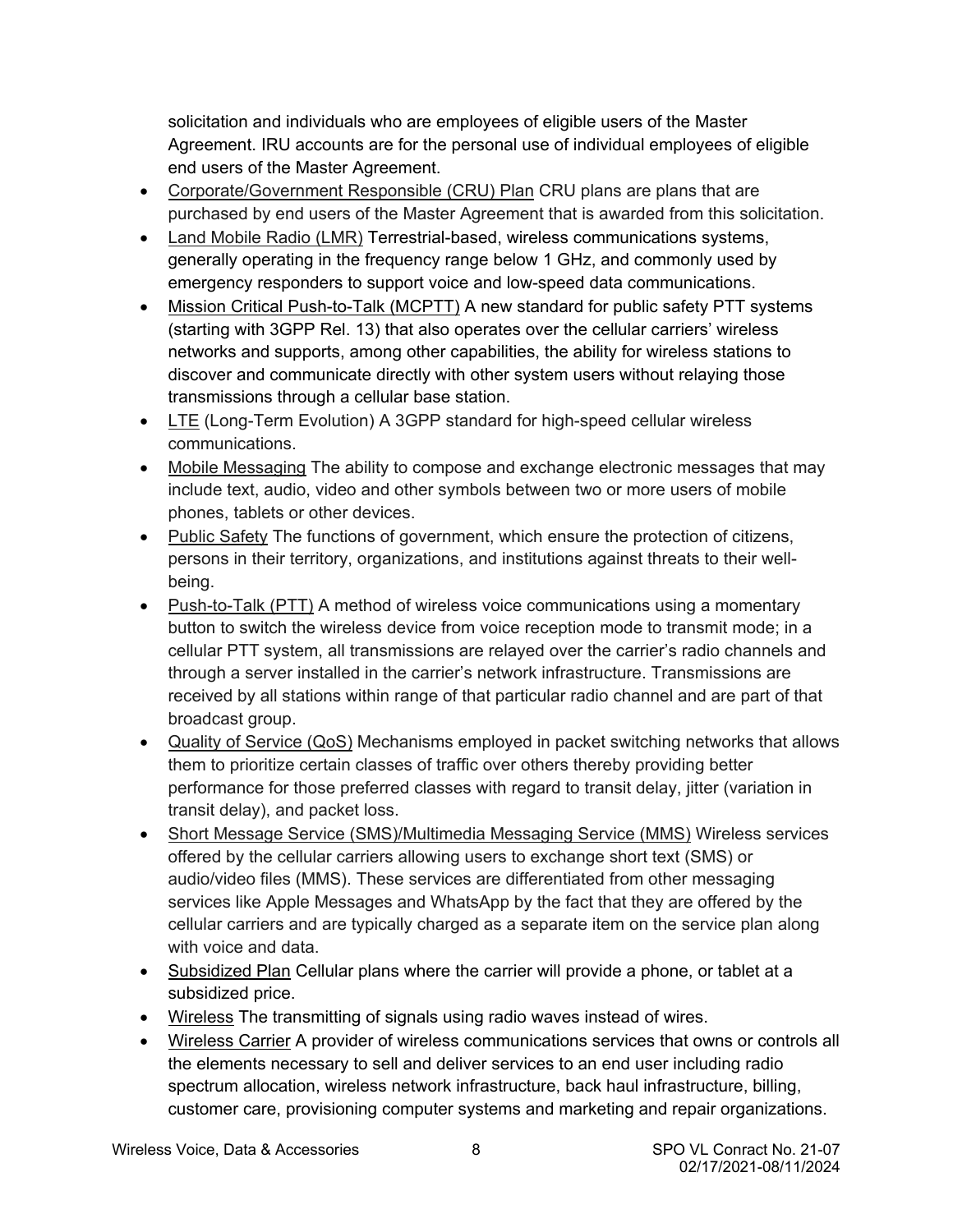- Wireless Data A communication service offered by mobile carriers that allows users to access the internet and other data services via its wireless networks using a smartphone, tablet or other cellular-connected mobile device.
- Wireless Plan A bundled subscription offering from a cellular carrier providing some combination of services.
- Wireless Priority Service (WPS) A government-directed emergency phone service managed by the Department of Homeland Security's Office of Emergency Communications (OEC). Like FirstNet for data services, WPS provides priority network access to wireless voice service (2G or VoLTE) exclusively to defined categories of qualified subscribers.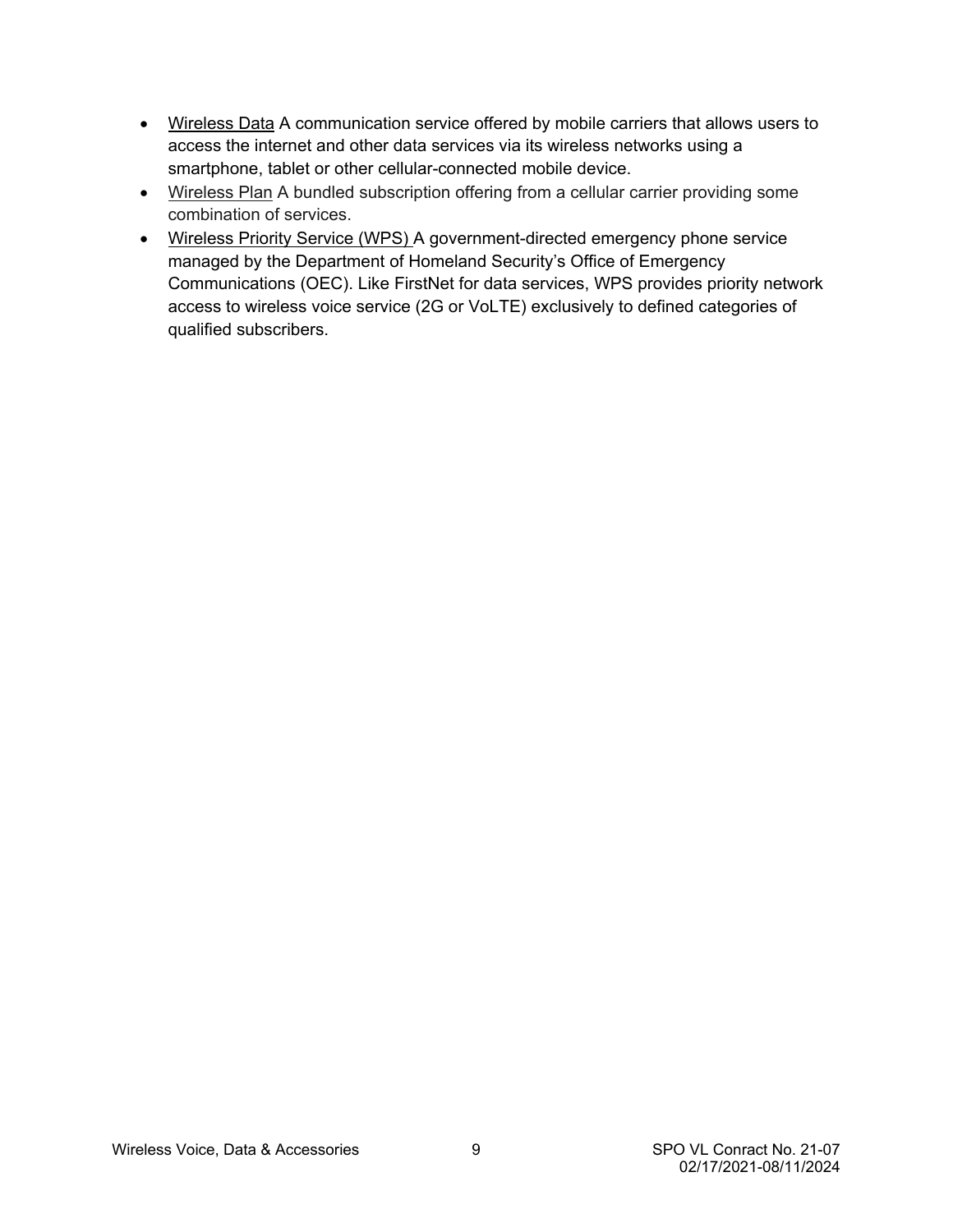# <span id="page-9-0"></span>**CELLULAR WIRELESS SERVICES**

Cellular wireless services under this contract cover basic wireless transport services for voice, data, and messaging. Agencies are allowed to upgrade or downgrade their service plan at any time with no limits and no restarting of service line contract. Contractors shall not charge any service **activation** activation activation active activation activation and the set of the set of the set of the s

The Contractor shall allow agencies/departments the ability to cancel at least 25% of the active lines of service under contract in any given year with no early termination fees or cancellation fees.

The Contractors shall not assess any cancellation fee or early termination fee for any lines of service that are provided under a Bring Your Own Device option where subsidized equipment is not included in the monthly rate plan cost. Bring Your Own Device plans are those that require the end-user to provide a device for connection to the cellular network or to pay for a device separately from the monthly service plan.

The Contractor shall not commence billing for a device until completion of an order and activation request is executed by the agency/department.

## **Awarded Contractors for Cellular Wireless Services:**

- Cellco Partnership dba Verizon Wireless
- T-Mobile USA, Inc.
- AT&T Corp.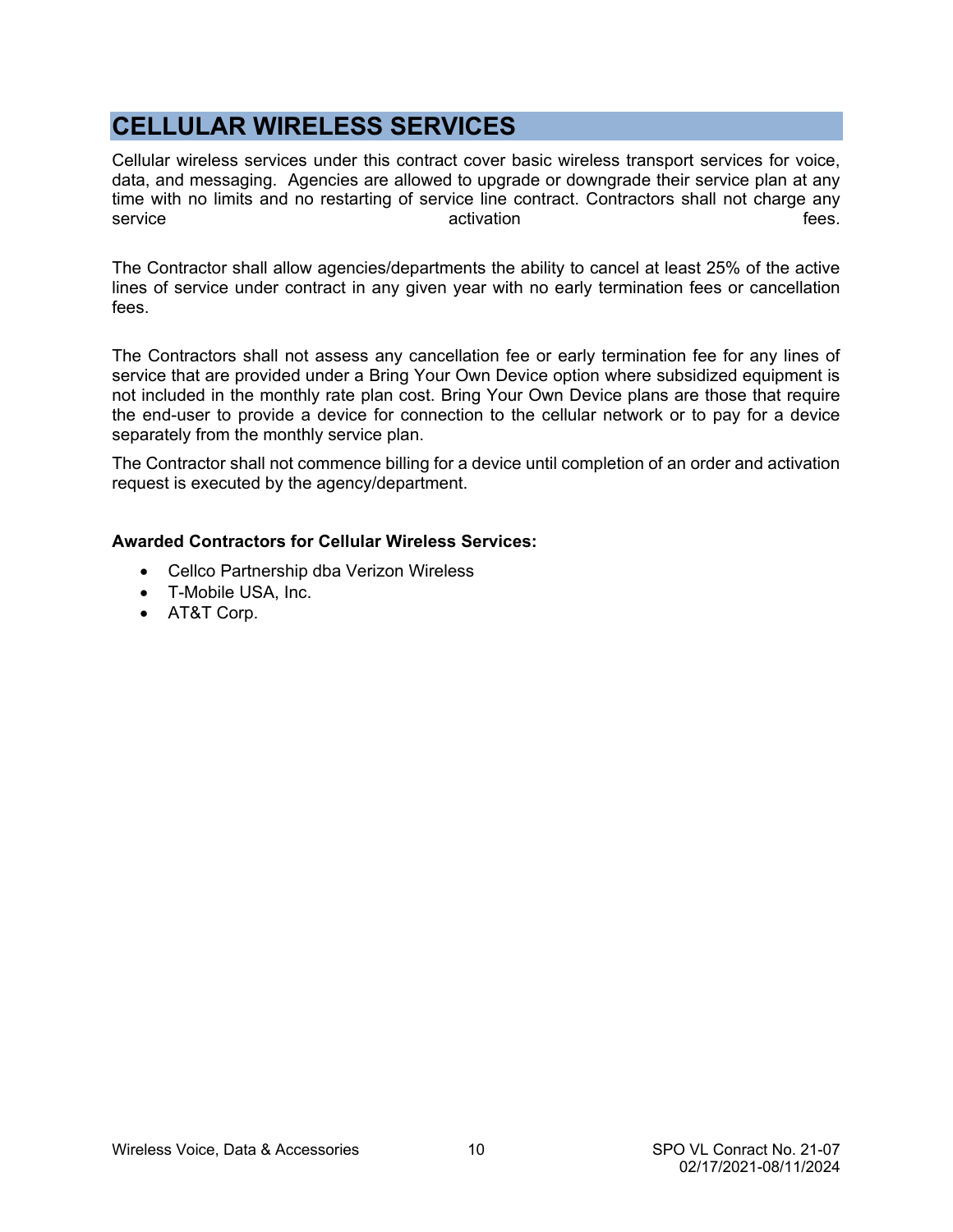# <span id="page-10-0"></span>**EQUIPMENT AND ACCESSORIES**

Equipment and accessories under this contract are defined as operating over cellular carrierprovided network services or intended for use with cellular-connected devices. All equipment and accessories provided under this contract shall be new, unused, and properly functioning when received by the agency/department if priced as a new product. Superseded, used, returned, or reconditioned items will be accepted if labeled as such in the sales order.

Any equipment or accessories that are not properly functioning when received by the agency/department shall be replaced by the Contractor with new and properly functioning equipment or accessories within five (5) business days of the defective equipment or accessories being reported to the Contractor.

Agencies/departments shall not be responsible for any costs related to the return and/ or replacement of any equipment or accessories that are returned due to quality problems, duplicate shipments or other shipping errors, outdated products, or other issues related to non-compliance within terms of this contract. Contractors must confirm in writing to the agency/department when returns are received.

Agencies/departments shall not be assessed restocking fees or any other fees for items trialed and then returned as unacceptable for any reason.

Products under this contract eligible as equipment and accessories include the following and may be expanded as technology advances:

- Basic cellular devices
- Smartphones iOS, Android, Other
- Stand Alone, Integrated or USB Dongle Cellular Modems
- Wi-Fi/Cellular Routers
- Tablets that are cellular network connected

Accessories:

- Replacement Batteries
- Cases & related accessories
- Screen Protectors
- Chargers
- Cords/cables
- Signal Boosters/antennae
- Other equipment with a primary purpose for communicating over the cellular carrier network, currently including
	- o Sensors
	- o Cellular-enabled Video cameras
- Replacement Batteries
- Cases & related accessories
- Screen Protectors
- Chargers
- Cords/cables
- Signal Boosters/antennae
- Headsets and speakers for use with wireless device

## **Awarded Contractors for Equipment and Accessories:**

- Cellco Partnership dba Verizon Wireless
- DiscountCell, Inc
- T-Mobile USA, Inc.
- AT&T Corp.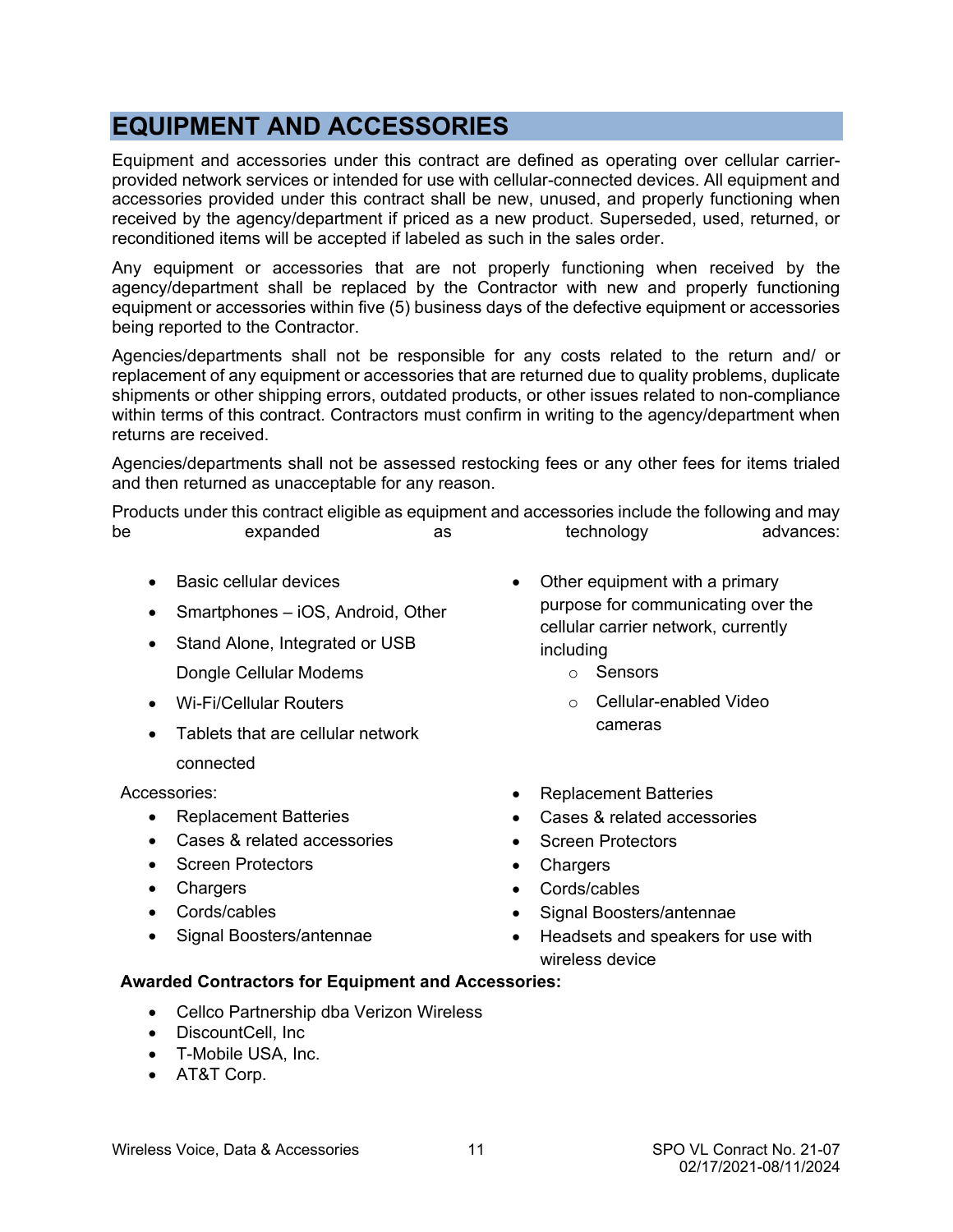# <span id="page-11-0"></span>**HOW TO USE THIS VENDOR LIST CONTRACT**

- 1. The agency/department shall obtain all necessary approvals prior to the purchase of cellular wireless service, equipment, and accessories. Form ICSD-001 is not required.
- 2. All orders shall be placed through the appropriate contact person listed on this vendor list contract. **All in-store branches do not accept NASPO ValuePoint orders.**
- 3. Contractors may require agencies/departments to complete forms to input agency information in their system.
- 4. COMPETITIVE QUOTES. Multiple quotes are not required but are strongly recommended for evaluation and use in determining "best value." When soliciting for a quote, identify the NASPO ValuePoint contract and your department/agency with the State of Hawaii.

**Consideration of Quotes.** Agencies shall consider all responsive and responsible quotes received. An award shall be made to the Contractor(s) offering the lowest price. If the lowest price does not meet the agency's specification requirement, the award may be made to the Contractor(s) whose offer represents the best value to the agency. Best value means the most advantageous offer determined by evaluating and comparing all relevant criteria in addition to price so that the offer meeting the overall combination that best services the agency is selected. These criteria may include, in addition to others, the total cost of ownership, performance, history of the vendor, quality of goods, services, delivery, and proposed technical performance.

Each quote shall reference this SPO Vendor List No. 21-07 and the NASPO ValuePoint Wireless Voice, Data & Accessories respective master agreement number for each Contractor herein.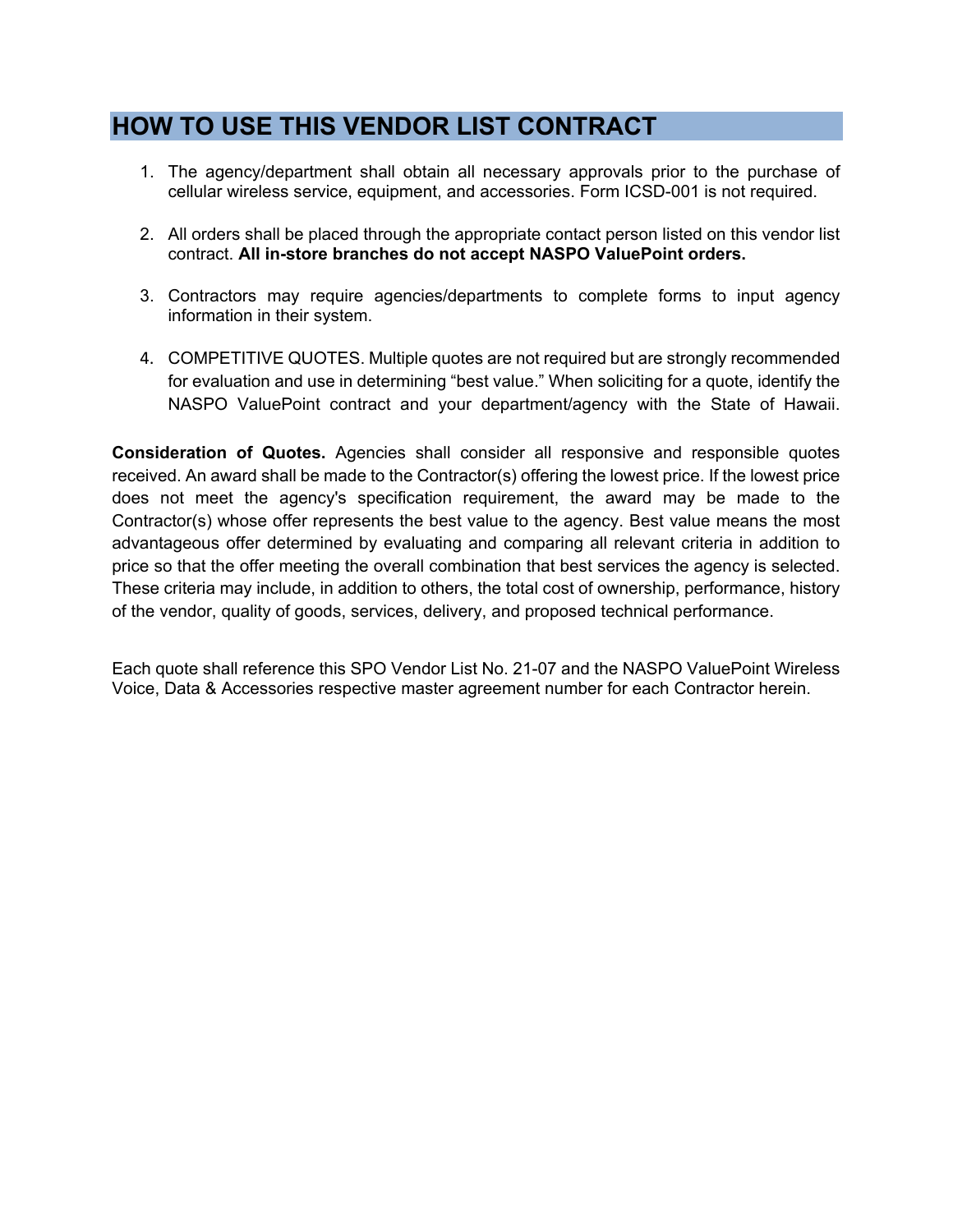<span id="page-12-0"></span>

# **MASTER AGREEMENT NO: MA152-1**

| <b>Contractor:</b>          | Cellco Partnership dba Verizon Wireless       |                                              |  |
|-----------------------------|-----------------------------------------------|----------------------------------------------|--|
| <b>Contact Information:</b> | Name:   Steven Schutte, Major Account Manager |                                              |  |
|                             | Phone: 808-927-7377                           |                                              |  |
|                             | Fax:                                          | N/A                                          |  |
|                             |                                               | E-mail:   Steven.schutte@verizonwireless.com |  |
| Website:                    | www.verizon.com/naspo                         |                                              |  |
| <b>Billing Invoice</b>      | <b>Verizon Wireless</b>                       |                                              |  |
| <b>Remittance Address:</b>  | PO Box 660108                                 |                                              |  |
|                             | Dallas, TX 75266-0108                         |                                              |  |
|                             | Vendor Code: 267260-05                        |                                              |  |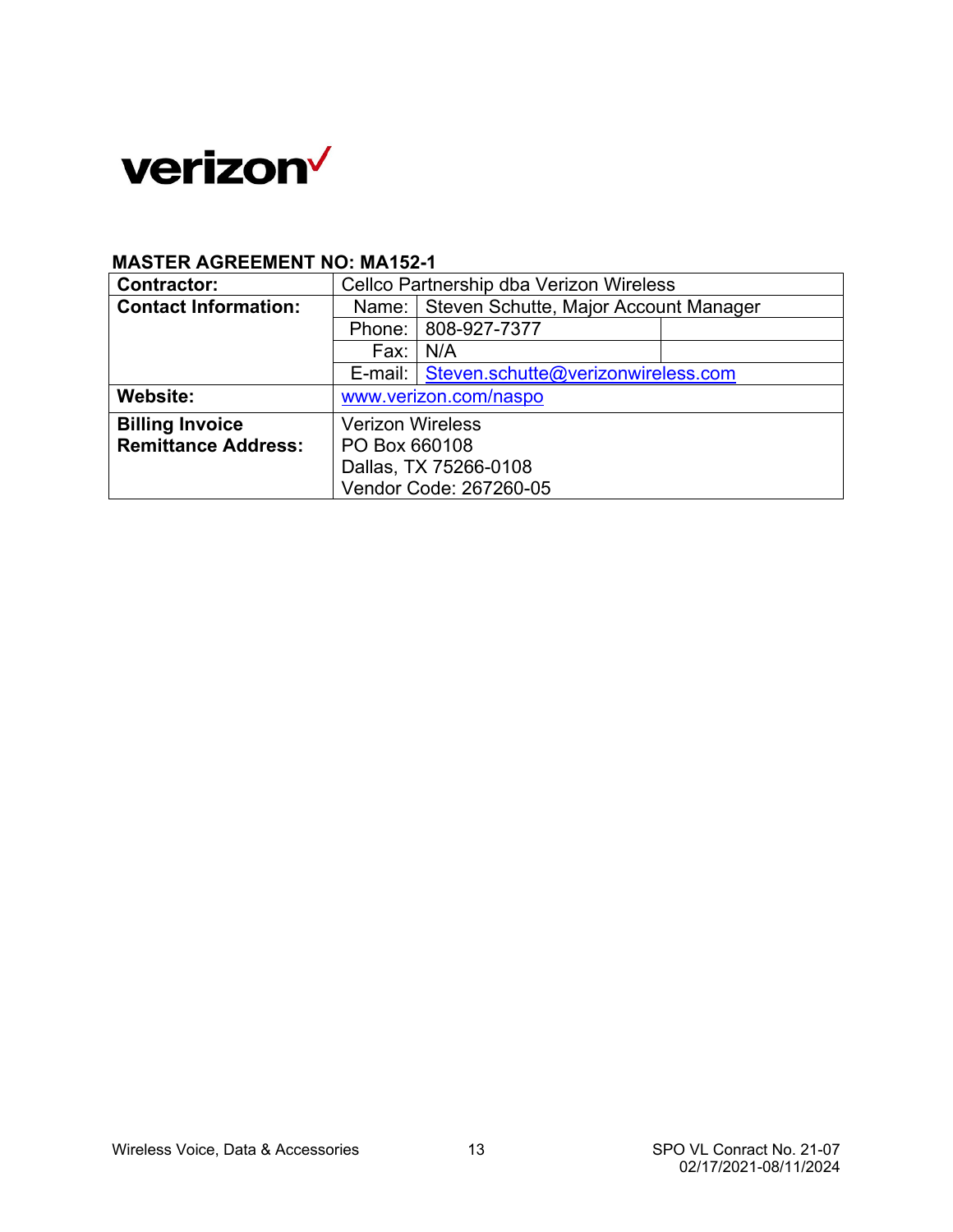

## **MASTER AGREEMENT NO: PD180-1**

| <b>Contractor:</b>          | DiscountCell, Inc.         |                                 |  |
|-----------------------------|----------------------------|---------------------------------|--|
| <b>Contact Information:</b> | Name: Janiel Jones         |                                 |  |
|                             |                            | Phone: 801-235-9809             |  |
|                             |                            | Fax: 801-705-0324               |  |
|                             |                            | E-mail:   info@discountcell.com |  |
| <b>Website:</b>             | www.discountcell.com/naspo |                                 |  |
| <b>Billing and</b>          | DiscountCell Inc           |                                 |  |
| <b>Remittance Address:</b>  | 350 W 500 South            |                                 |  |
|                             | Provo, UT 84601            |                                 |  |
|                             | Vendor Code: 359200-00     |                                 |  |

No minimum orders and free ground shipping. If there is an item not listed on the website, please call or email to check for availability.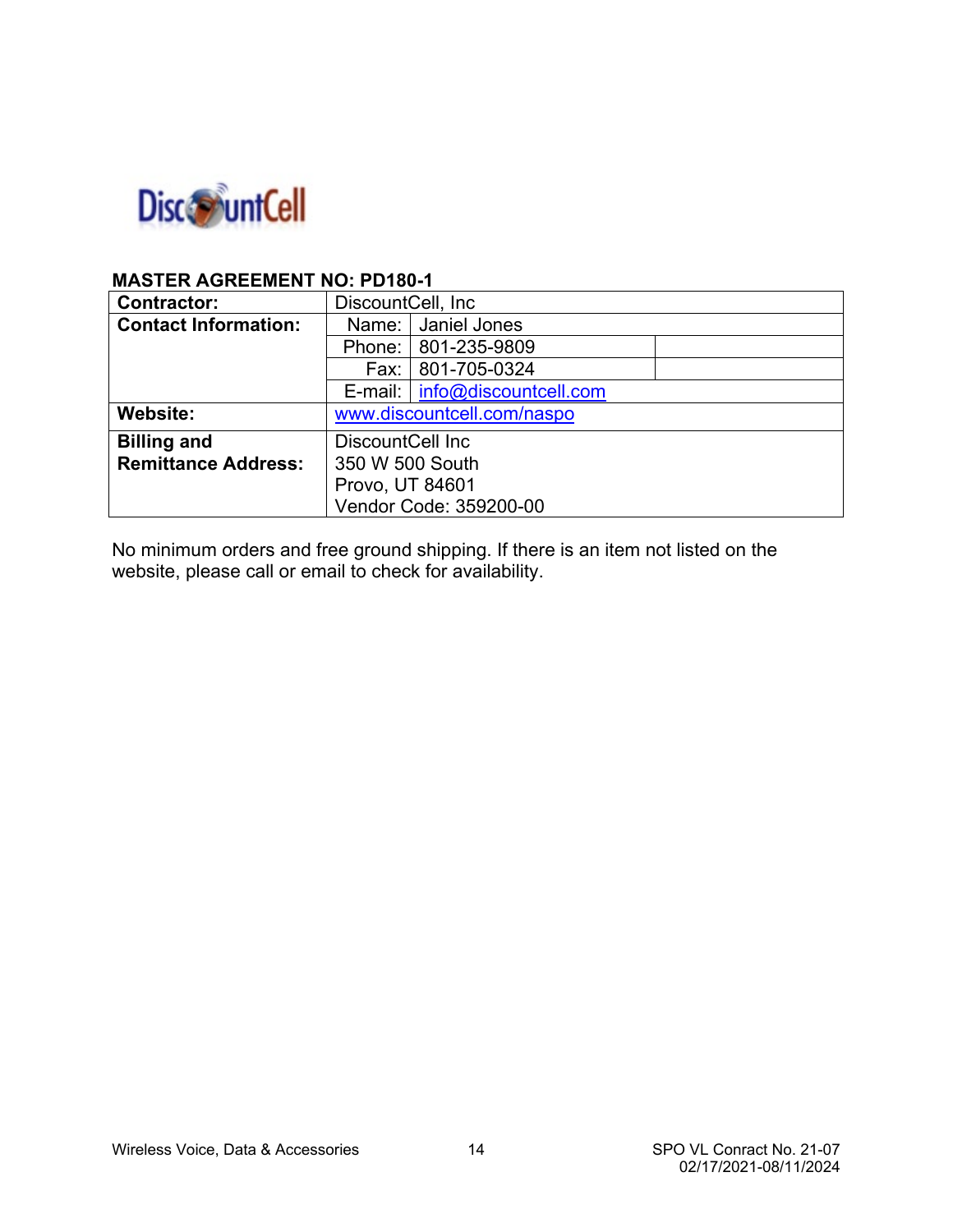<span id="page-14-0"></span>

| <b>T</b> Mobile |  |
|-----------------|--|
|                 |  |
|                 |  |

# **MASTER AGREEMENT NO: MA176-1**

| <b>Contractor:</b>         |                           | T-Mobile USA, Inc.                           |  |
|----------------------------|---------------------------|----------------------------------------------|--|
| <b>Primary Contact</b>     | Name:                     | <b>Alex McIntosh</b>                         |  |
| Information:               | Phone:                    | 808-847-9656                                 |  |
|                            | E-mail:                   | alexander.k.mcintosh@t-mobile.com            |  |
|                            |                           |                                              |  |
| <b>Secondary Contact</b>   | Name:                     | <b>Shannon Hewitt-Tapp</b>                   |  |
| Information:               | Phone:                    | 916-568-4495                                 |  |
|                            | 916-275-3146<br>Mobile: I |                                              |  |
|                            |                           | E-mail: $ $ shannon.hewitt-tapp@t-mobile.com |  |
| Website:                   |                           | https://shopnaspo.tmorders.com/              |  |
| <b>Billing and</b>         | T-Mobile                  |                                              |  |
| <b>Remittance Address:</b> | PO Box 742596             |                                              |  |
|                            | Cincinnati, OH 45274-2596 |                                              |  |
|                            | Vendor Code: 274992-00    |                                              |  |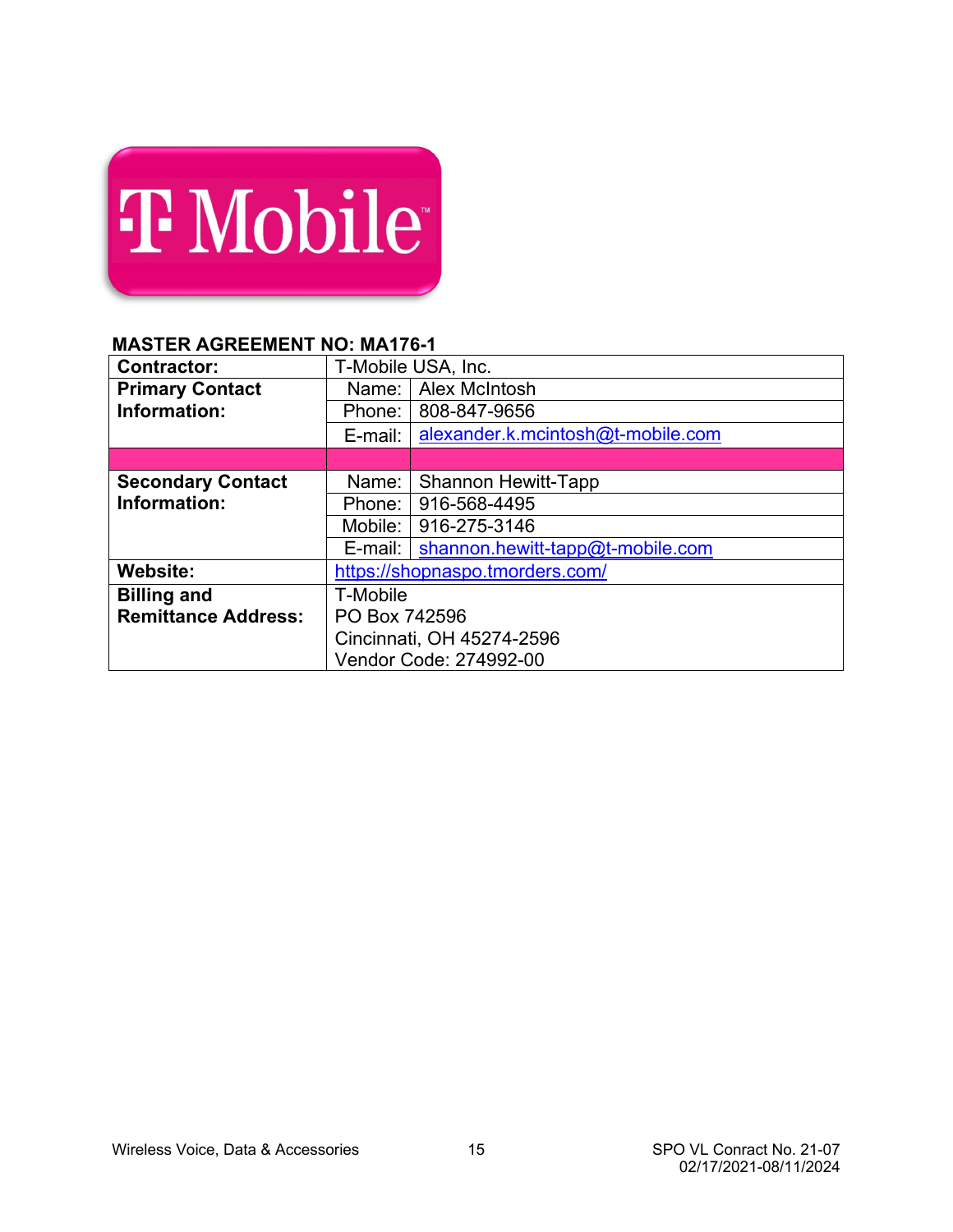<span id="page-15-0"></span>

## **MASTER AGREEMENT NO: MA149-1**

| <b>Contractor:</b>          | AT&T Corp.                  |                                           |  |
|-----------------------------|-----------------------------|-------------------------------------------|--|
|                             |                             |                                           |  |
| <b>Contact Information:</b> | Name:                       | Ailene Tanaka                             |  |
|                             | Phone: I                    | 808-352-4639                              |  |
|                             | Fax:                        | N/A                                       |  |
|                             | E-mail:                     | ailene.tanaka@att.com                     |  |
|                             |                             |                                           |  |
| <b>FirstNet Specialist:</b> | Name:                       | Liz Gregg                                 |  |
|                             | Phone:                      | 808-936-2001                              |  |
|                             | Email:                      | liz.gregQQatt.com                         |  |
|                             |                             |                                           |  |
| <b>Customer Service:</b>    | Phone:                      | 1-800-999-5445 or 611 from an AT&T device |  |
| <b>Billing and</b>          | <b>AT&amp;T Mobility</b>    |                                           |  |
| <b>Remittance Address:</b>  | P.O. Box 6463               |                                           |  |
|                             | Carol Stream, IL 60197-6463 |                                           |  |
|                             | Vendor Code: 303116-00      |                                           |  |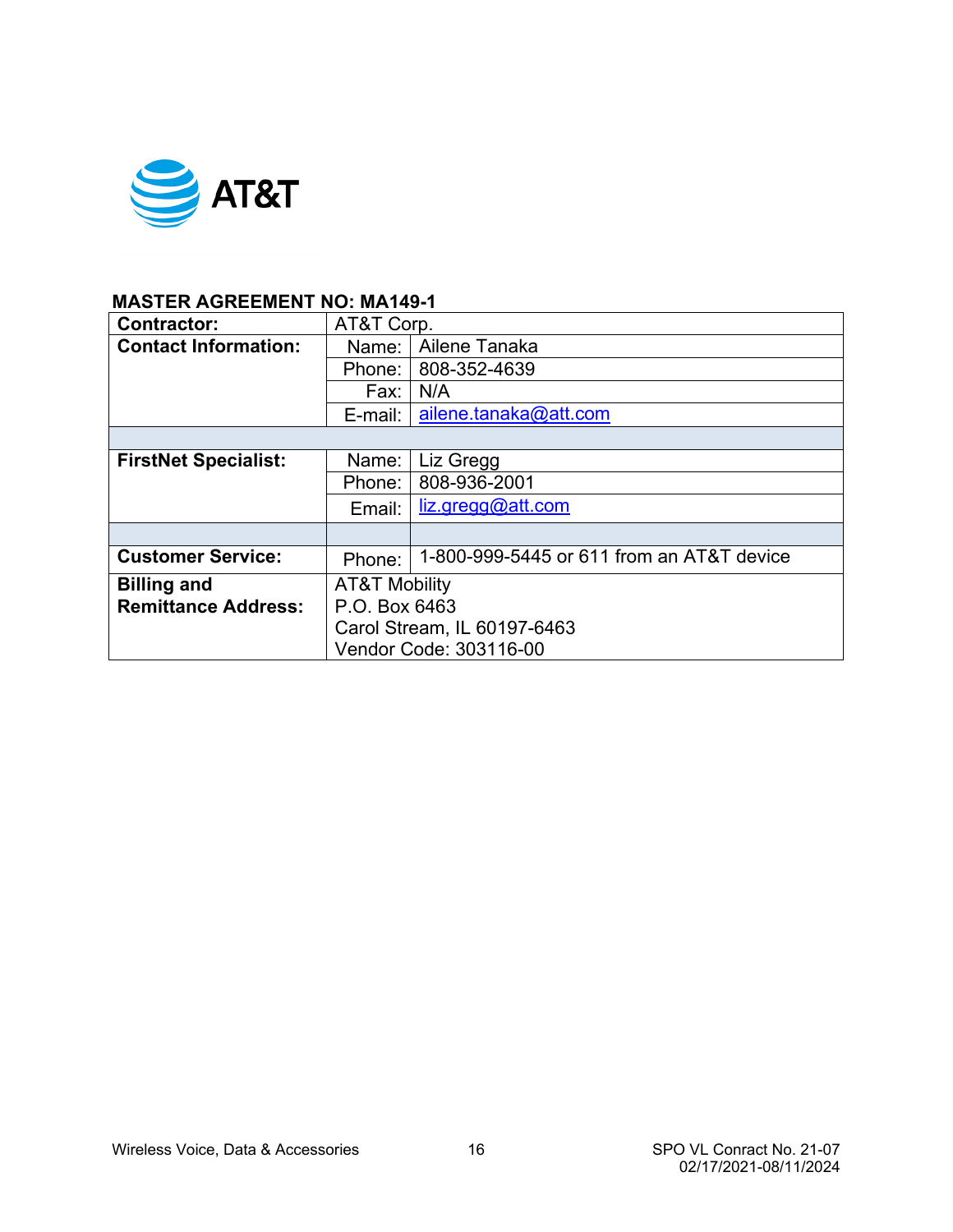### **AT&T FirstNet for Primary Users**

<span id="page-16-0"></span>

**PRIMARY USERS Exclusively for public safety entities** and their Agency Paid users

### **Mobile-Pooled & Mobile-Unlimited Plans**

FOR THE FIRSTNET EVOLVED PACKET CORE Get talk, text and flexible pooled or unlimited data

#### All FirstNet Mobile-Pooled & Mobile-Unlimited plans include:

- Unlimited talk & text on smartphones and feature phones in the U.S. and its territories
- Unlimited talk & text to and in Canada and Mexico<sup>1</sup>
- $\overline{a}$ No roaming charges in U.S. territories, Canada and **Mexico**
- Choice of pooled or unlimited data to fit your agency's budget and needs
- Available for use with subsidized and unsubsidized devices (availability of subsidized devices varies by customer and location)
- First Priority® priority and preemption capabilities<sup>2</sup>  $\ddot{\phantom{0}}$ Options for connected wearables 3

Pay person rates apply to cats made to all other counties.<br><sup>1</sup>Pay person rates apply to cats made to all other counties.<br>**This Phone for the set of section of the AT& during the CLUE makers of AT&T's during the set of a se** 

#### **FirstNet Mobile-Pooled Plans**

| Data added is cumulative to the total data available for the group |                                                  | Add-a-Line <sup>5</sup> | 2GB     | 5GB     | <b>50GB</b> | $100$ GB | 500GB   | <b>1000GB</b> |
|--------------------------------------------------------------------|--------------------------------------------------|-------------------------|---------|---------|-------------|----------|---------|---------------|
| Pooled data for                                                    | For use with an unsubsidized device <sup>1</sup> | \$19                    | \$28.50 | \$41    | \$227       | \$412    | \$1,917 | \$3,682       |
| smartphones per month                                              | For use with a subsidized device?                | \$39                    | \$48.50 | \$61    | \$247       | \$432    | \$1,937 | \$3.702       |
| Pooled data for feature                                            | For use with an unsubsidized device <sup>1</sup> | $$10.99$ <sup>-</sup>   |         |         |             |          |         |               |
| phones <sup>3</sup> per month                                      | For use with a subsidized device <sup>2</sup>    | $$22.99$ <sup>-</sup>   |         |         |             |          |         |               |
| Pooled data for data-only                                          | For use with an unsubsidized device <sup>1</sup> | \$12                    | \$21.50 | $$34^6$ | \$220       | \$405    | \$1.910 | \$3.675       |
| devices <sup>4</sup> per month                                     | For use with a subsidized device <sup>2</sup>    | \$22                    | \$31.50 | $$44^6$ | \$230       | \$415    | \$1,920 | \$3.685       |
| Pooled data for connected                                          | For use with an unsubsidized device <sup>1</sup> | \$10 <sup>7</sup>       |         |         |             |          |         |               |
| wearables per month                                                | For use with a subsidized device <sup>2</sup>    | \$20 <sup>7</sup>       |         |         |             |          |         |               |

**Data Overage Pay per-use rate of \$0.0000863669 applies**<br>"Available with device purchased at full price or with a qualities installment agreement, or direct culture content provided devices. "Available with device purchase

#### FirstNet Mobile-Unlimited Plans<sup>1</sup>

| Unlimited enhanced for smartphones           | Unlimited talk, text, data, mobile hotspot & tethering | \$44.99/month** |
|----------------------------------------------|--------------------------------------------------------|-----------------|
| Unlimited standard for smartphones           | Unlimited talk, text & data                            | \$39.99/month** |
| Unlimited for data-only devices <sup>2</sup> | Unlimited data, mobile hotspot & tethering             | \$40/month      |
| Unlimited for connected wearables            | Unlimited talk, text & data                            | \$25/month      |

FirsINet Mobile - Unlimited plans are unavailable to subscribers in American Samoa

" Havia avac-vannero patrice tables, industrial and a statement of the statement of the data only devices. Exclusions apply, see plan lems and conditions for details<br>Tristled data only devices Tables, laphos with Franklink

0 200 AT&T Irickstizi Projety. All right ieseved Fiishti aufte Firsheting are registredtratmark aufsevice mark ofte First Responter Network<br>Adhorly. All oher marks are the properly of their respective owners.

Wireless Voice, Data & Accessories

V03302020; Page 1 of 2